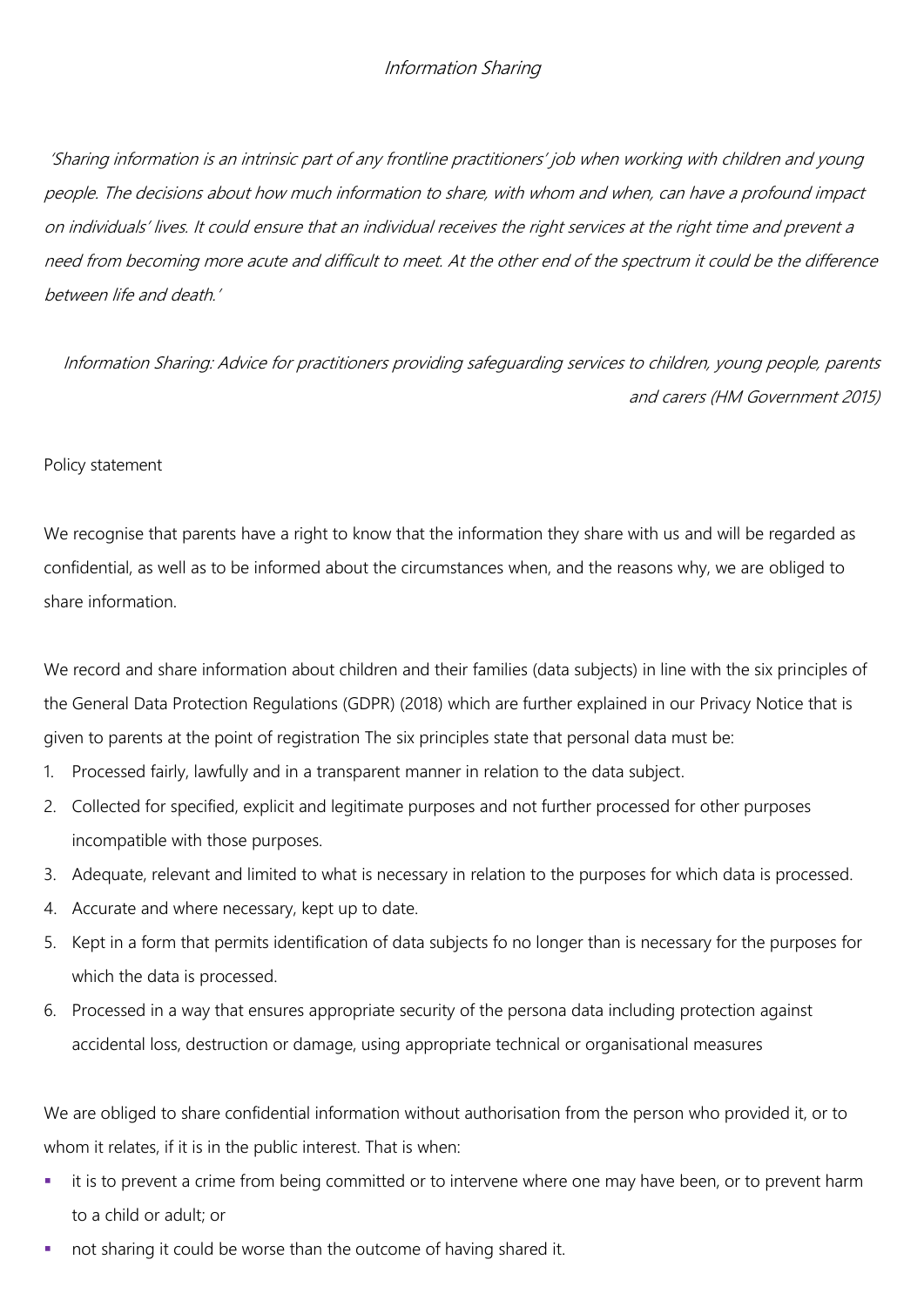The responsibility for decision-making should not rely solely on an individual, but should have the back-up of the management team. The management team provide clear guidance, policy and procedures to ensure all staff and volunteers understand their information sharing responsibilities and are able to respond in a timely, appropriate way to any safeguarding concerns.

### Procedures

Our procedure is based on the GDPR principles as listed above and the seven golden rules for sharing information in the Information sharing Advice for practitioners providing safeguarding services to children, young people, parents and carers. We also follow the guidance on information sharing from the Local Safeguarding Children Board.

- 1. Remember that the General Data Protection Regulations 2018 and human rights law are not barriers to justified information sharing as per the Children Act 1989, but provide a framework to ensure that personal information about living individuals is shared appropriately.
	- Our policy and procedures on Information Sharing provide guidance to appropriate sharing of information both within the setting, as well as with external agencies.
- 2. Be open and honest with the individual (and/or their family where appropriate) from the outset about why, what, how and with whom information will, or could be shared, and seek their consent, unless it is unsafe or if I have a legal obligation to do so. A Privacy Notice is given to parents at the point of registration to explain this further.

In our setting we ensure parents:

- Receive a copy of our Privacy Notice and information about our Information Sharing Policy when starting their child in the setting and that they sign our Registration Form to say that they understand the circumstances in which information may be shared without their consent. This will only be when it is a matter of safeguarding a child or vulnerable adult;
- have information about our Safeguarding Children and Child Protection Policy; and
- have information about the other circumstances when information will be shared with external agencies, for example, with regard to any special needs the child may have or transition to school.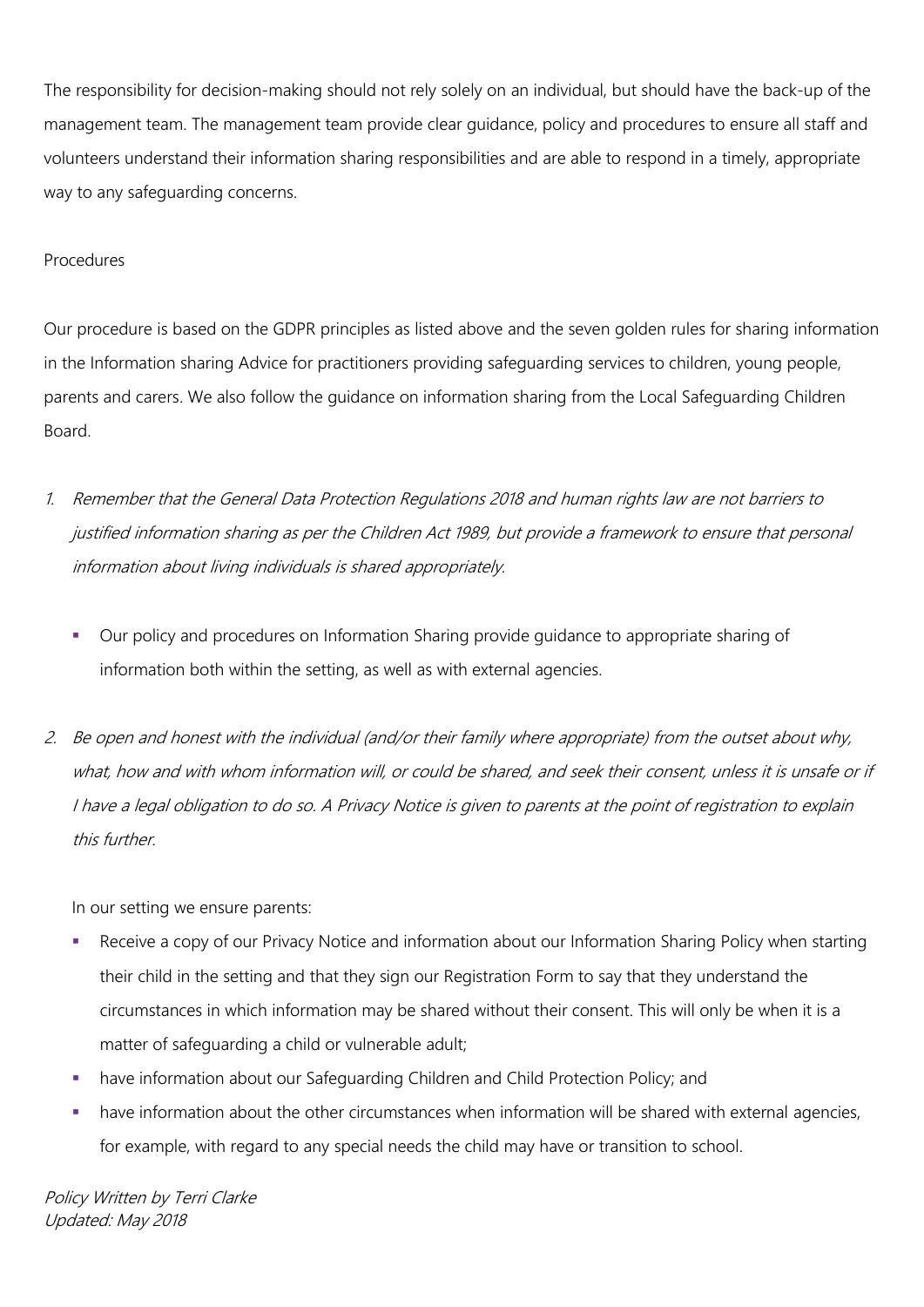- 3. Seek advice from other practitioners if you are in any doubt about sharing the information concerned, without disclosing the identity of the individual where possible.
	- Our staff discuss concerns about a child routinely in supervision and any actions are recorded in the child's file.
	- Our manager routinely seeks advice and support from their line manager about possible significant harm.]
	- Our Safeguarding Children and Child Protection Policy sets out the duty of all members of our staff to refer concerns to our manager or deputy, as designated person, who will contact children's social care for advice where they have doubts or are unsure.
	- Our managers seek advice if they need to share information without consent to disclose.
- 4. Share with informed consent where appropriate and, where possible, respect the wishes of those who do not consent to share confidential information. You may still share information without consent if, in your judgement, there is good reason to do so, such as where safety may be at risk. You will need to base your judgement on the facts of the case. When you are sharing or requesting personal information from someone, be certain of the basis upon which you are doing so. Where you have consent, be mindful that an individual might not expect information to be shared.
	- We base decisions to share information without consent on judgements about the facts of the case and whether there is a legal obligation.
	- Our guidelines for consent are part of this procedure.
	- Our manager is conversant with this and she is able to advise staff accordingly.
- 5. Consider safety and well-being: Base your information sharing decisions on considerations of the safety and well-being of the individual and others who may be affected by their actions.

In our setting we:

- record concerns and discuss these with our designated person and/or designated officer from the management team for child protection matters;
- record decisions made and the reasons why information will be shared and to whom; and
- follow the procedures for reporting concerns and record keeping as set out in our Safeguarding Children and Child Protection Policy.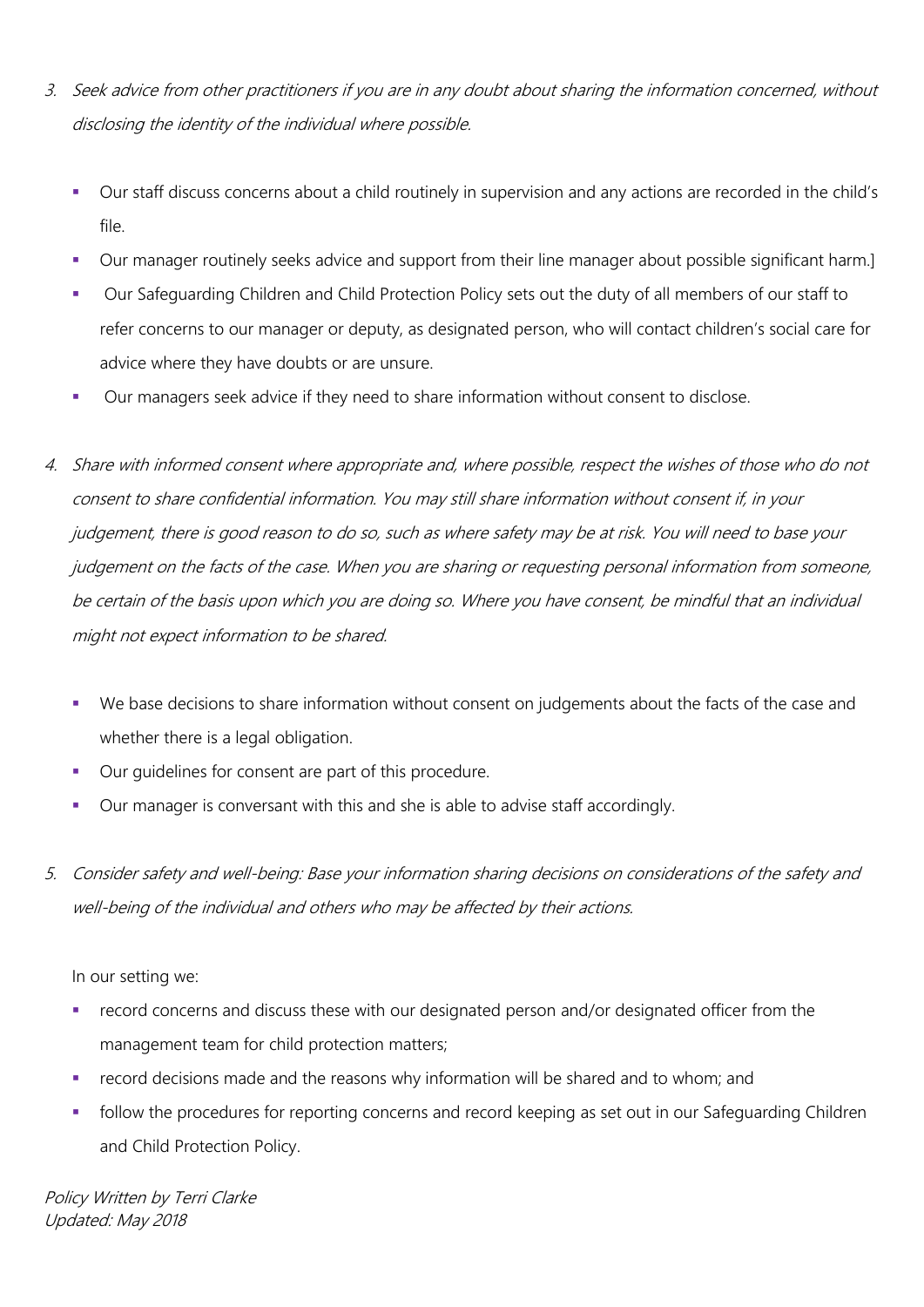- 6. Necessary, proportionate, relevant, adequate, accurate, timely and secure: Ensure that the information you share is necessary for the purpose for which you are sharing it, is shared only with those individuals who need to have it, is accurate and up-to-date, is shared in a timely fashion, and is shared securely.
	- Our Safeguarding Children and Child Protection Policy and Children's Records Policy set out how and where information should be recorded and what information should be shared with another agency when making a referral.
- 7. Keep a record of your decision and the reasons for it whether it is to share information or not. If you decide to share, then record what you have shared, with whom and for what purpose.
	- Where information is shared, we record the reasons for doing so in the child's file; where it is decided that information is not to be shared that is recorded too.

### Consent

When parents choose our setting for their child, they will share information about themselves and their families. This information is regarded as confidential. Parents have a right to be informed that we will seek their consent to share information in most cases, as well as the kinds of circumstances when we may not seek their consent, or may override their refusal to give consent. We inform them as follows:

- Our policies and procedures set out our responsibility regarding gaining consent to share information and when it may not be sought or overridden.
- We may cover this verbally when the child starts or include this in our prospectus.
- Parents sign our Registration Form at registration to confirm that they understand this.
- We ask parents to give written consent to share information about any additional needs their child may have, or to pass on child development summaries to the next provider/school.
- We give parents copies of the forms they sign.
- We consider the following questions when we assess the need to share:
	- Is there a legitimate purpose to us sharing the information?
	- Does the information enable the person to be identified?
	- Is the information confidential?
	- If the information is confidential, do we have consent to share?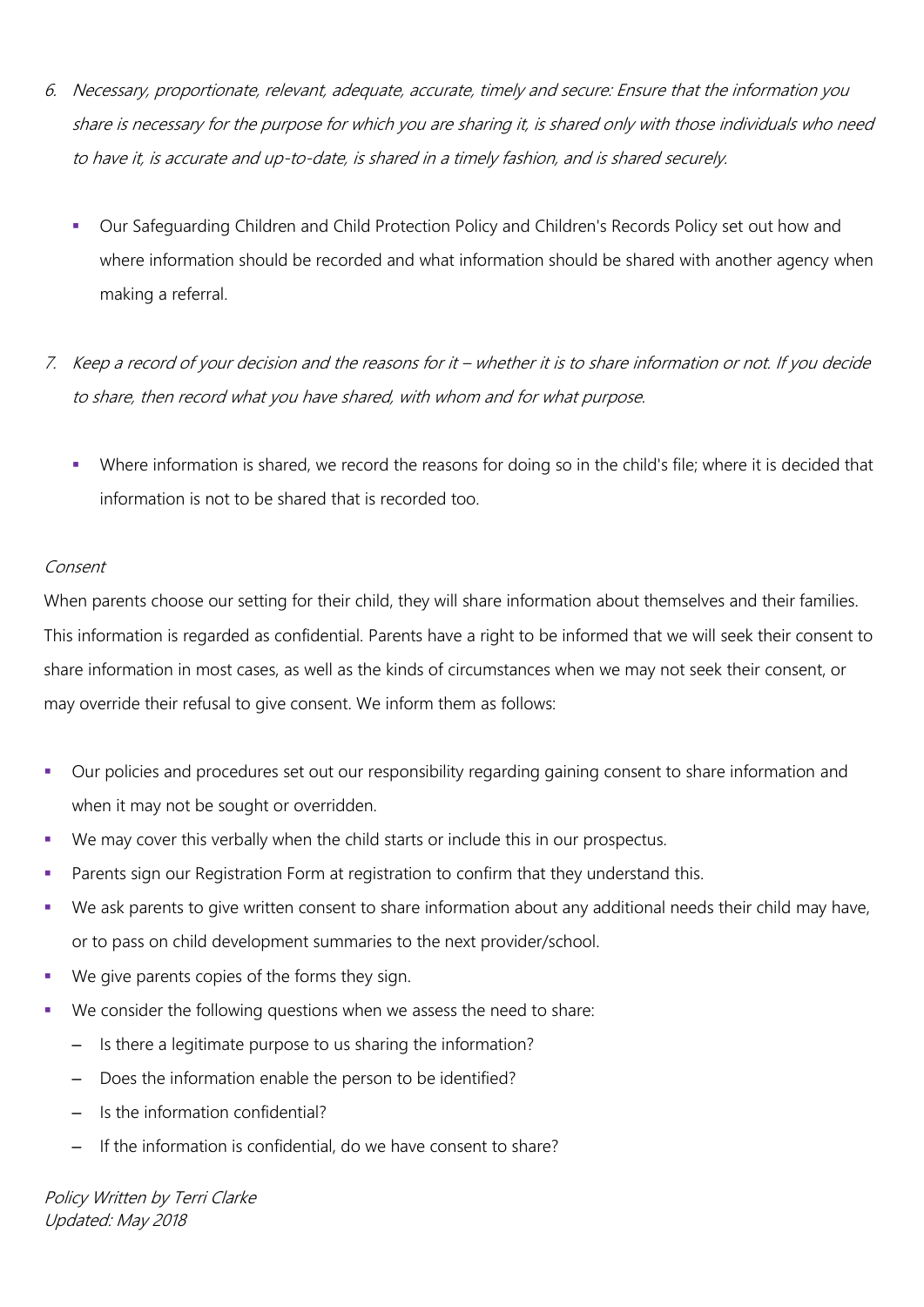- Is there a statutory duty or court order requiring us to share the information?
- If consent is refused, or there are good reasons for us not to seek consent, is there sufficient public interest for us to share information?
- If the decision is to share, are we sharing the right information in the right way?
- Have we properly recorded our decision?
- Consent must be freely given and *informed* that is the person giving consent needs to understand why information will be shared, what will be shared, who will see information, the purpose of sharing it and the implications for them of sharing that information as detailed in the Privacy Notice.
- Consent may be explicit, verbally but preferably in writing, or *implicit*, implied if the context is such that sharing information is an intrinsic part of [our/my] service or it has been explained and agreed at the outset.
- Consent can be withdrawn at any time.
- We explain our Information Sharing Policy to parents.

# Separated parents

- Consent to share need only be sought from one parent. Where parents are separated, this would normally be the parent with whom the child resides. Where there is a dispute, [we/I] will consider this carefully.
- Where the child is looked after, [we/I] may also need to consult the Local Authority, as 'corporate parent' before information is shared.

All the undertakings above are subject to [our/my] paramount commitment, which is to the safety and well-being of the child. Please also see our Safeguarding Children and Child Protection Policy.

# Legal framework

- General Data Protection Regulations (GDPR) (2018)
- Human Rights Act (1998)

# Further guidance

- **Information Sharing: Advice for practitioners providing safeguarding services to children, young people,** parents and carers (HM Government 2015)
- What to do if you're worried a child is being abused: Advice for practitioners (HM Government 2015)